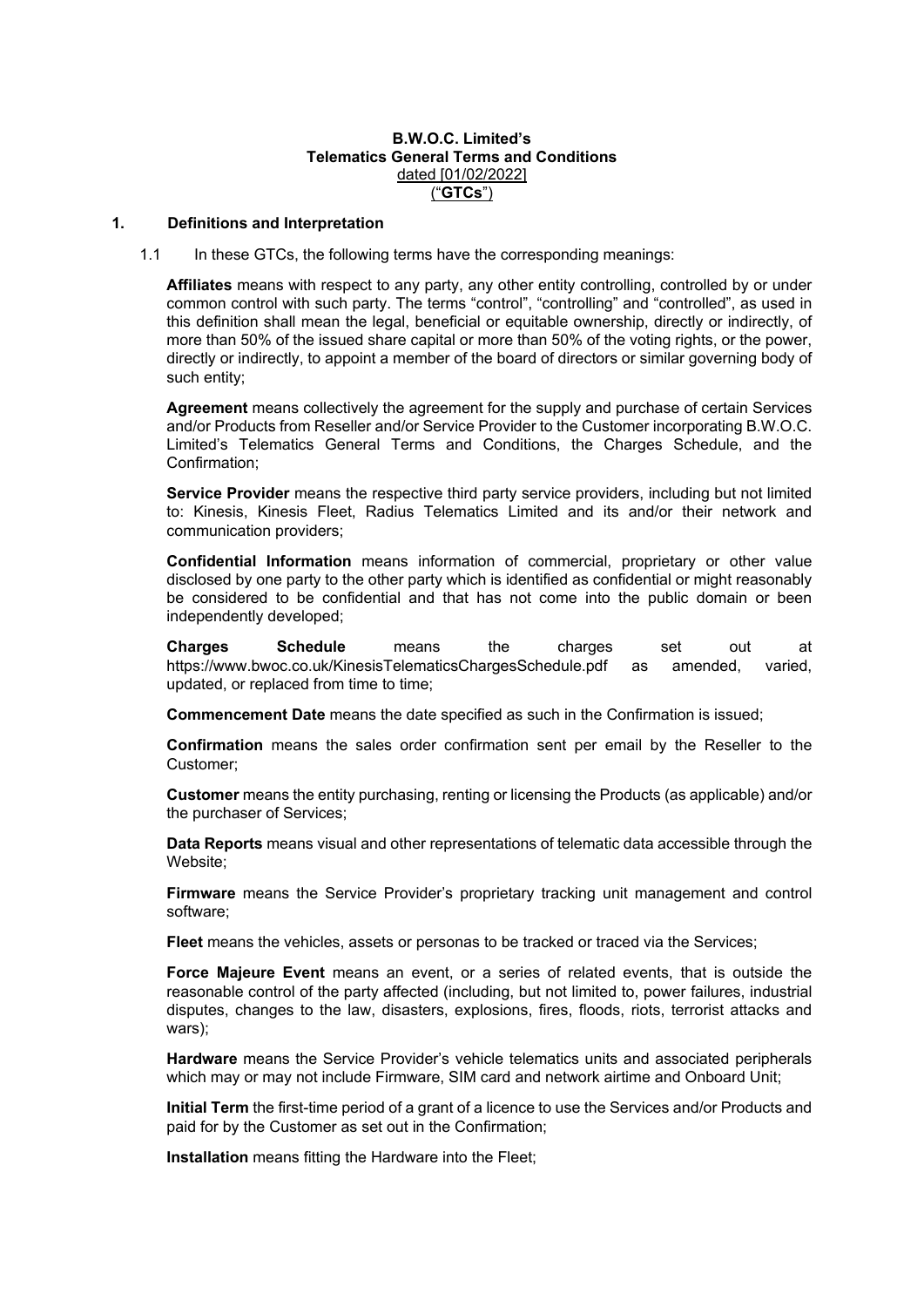**Intellectual Property** means any patent, registered or unregistered design right, trademark or other proprietary rights inherent in the Services and/or Products any copyrights and database rights, all other similar or equivalent intellectual or commercial rights or property subsisting under the laws of each and every jurisdiction throughout the world whether registered or not, and whether vested, contingent or future and all reversions, renewals, revivals and extensions of any of the foregoing, and all rights under licences, consents, orders, statutes or otherwise in relation to any of the foregoing;

**Kinesis Platform** means the IT systems of the respective Service Provider that run the Service;

**Location Data** means data on the geographical position of the Fleet and other messages sent to or by the Fleet;

**Non-Return Fee:** means the amount set out on the Charges Schedule;

**Mobile Communication Services** means the mobile electronic communication services used for transmitting Location Data;

**Onboard Unit** means an electronic device that can be used for obtaining, capturing and transmitting Location Data and other driver behaviour events via satellite tracking and for sending and receiving such data;

**Prices** means the prices stipulated for certain Services and/or Products in respectively: the Confirmation; and/or Charges Schedule;

**PAYGO Customer** means an entity who is supplied certain Services and/or Products on a rolling monthly basis;

**Products** means the Hardware which is purchased or rented by the Customer and where applicable the Software and Firmware;

**Renewal Period** shall be on a rolling quarterly basis as the set out in the Confirmation; **Reseller** means BWOC Limited, a limited company incorporated in England and Wales (registration number 03256076) having its registered office at Mabanaft Ltd C/O Myo, 2nd Floor, 123 Victoria Street, London, England, SW1E 6DE;

**Services** means the delivery of such services as agreed with the Customer from time to time as specified in the Confirmation;

**SIM** means Subscriber Identity Module card providing network airtime;

**Software** means the Service Provider's proprietary application software and third party licensed software where applicable in existence at the Commencement Date or developed as a product of the Services;

**Statistical Data** has the meaning given in clause [10.5;](#page-6-0)

**Termination Fee** means an amount equal to the equivalent of six times the monthly Prices;

and

**Website** means the content (including all and any displayed materials and graphics such as databases, maps, photographs, and other images) of the Service Provider's websites at [www.velocitycardmanagement.com](http://www.velocitycardmanagement.com/) and [www.kinesisfleet.com](http://www.kinesisfleet.com/) which shall contain the Data Reports.

- 1.2 The ejusdem generis rule is not intended to be used in the interpretation of the Agreement; it follows that a general concept or category utilised in the Agreement will not be limited by any specific examples or instances utilised in relation to such a concept or category.
- 1.3 The singular shall include the plural and vice versa and words denoting persons shall include bodies corporate and unincorporated associations of persons.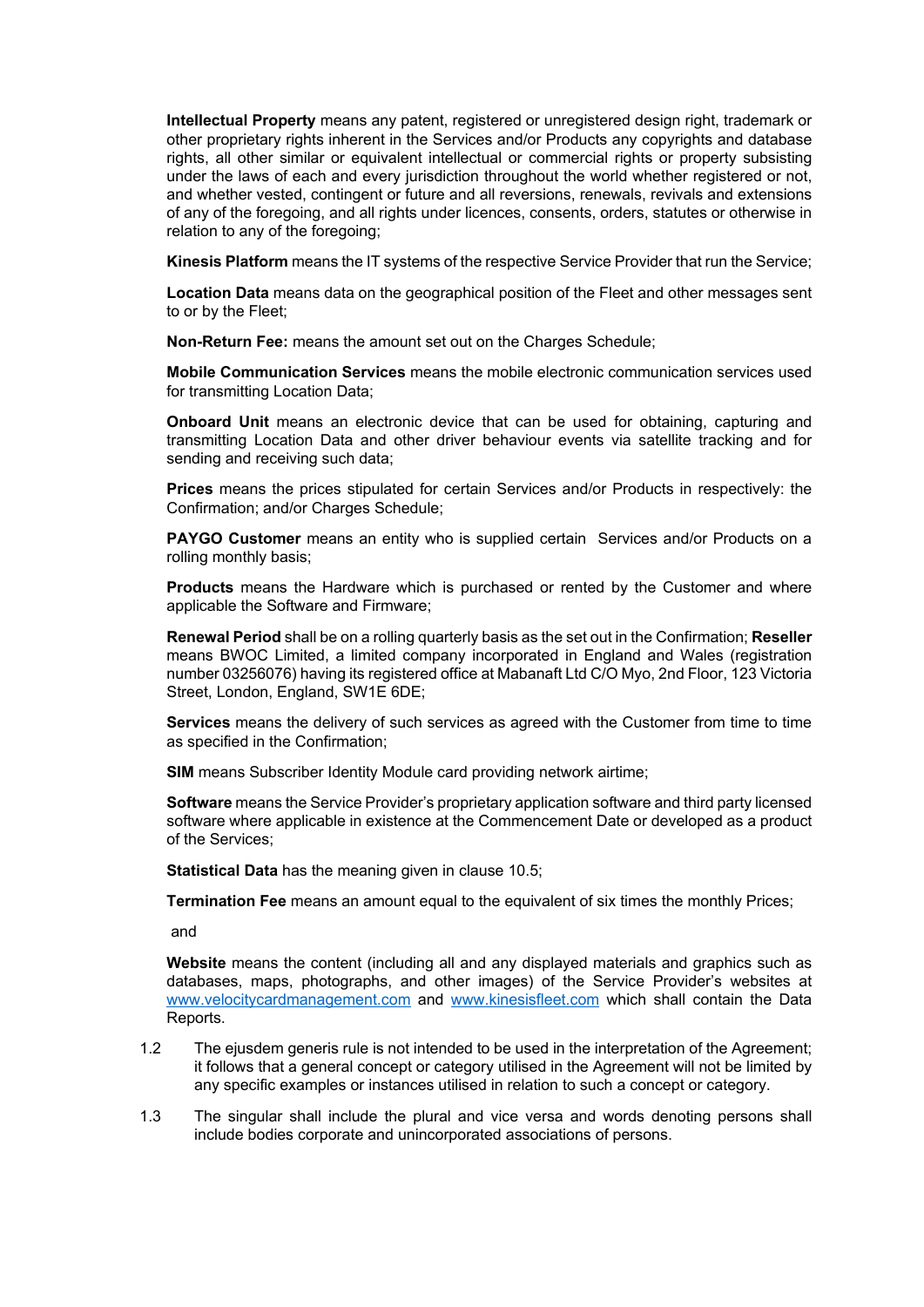# **2. Scope**

The GTCs shall apply to all agreements for the sale and purchase of the Products and/or Services by Reseller and Customer to the exclusion of all other terms and conditions including but not limited to any terms or conditions which the Customer may purport to apply under any purchase order confirmation of order or similar document, counter offer, and/or which are implied by trade, custom, practice or course of dealing.

# **3. Basis of Contract**

- 3.1 Each order for Services and/or Products given by the Customer to the Reseller will be deemed to be an offer by the Customer to purchase or rent (and in the case of Software and Firmware, licence) Services and/or Products from the Reseller subject to the Agreement and the Agreement shall become effective if and upon the Reseller sending a Confirmation to the Customer.
- 3.2 Notwithstanding the above, use of the Services and/or Products will, in any event, constitute acceptance of the Agreement by the Customer and a legally binding agreement will come into force between the Parties on the basis of the Agreement.

# **4. Delivery & Installation**

- 4.1 Unless otherwise agreed in writing and signed by each party:
- 4.1.1 all Hardware will be delivered by the Service Provider to the Customer's premises or to such other address as may be agreed by the Parties in writing;
- 4.1.2 risks of loss and damage in the Hardware shall pass from the Reseller to the Customer when the Services and/or Products are the earliest of delivered to or installed for the Customer;
- 4.1.3 subject to clause [10.1,](#page-6-1) where the Customer installs the Hardware or appoints another person to install the Hardware, the Reseller shall not be liable for any loss or damage whatsoever, arising directly or indirectly, as a result of any negligence or failure to comply with the Service Provider's instructions in installing the Hardware;
- 4.1.4 where the Customer requests Installation of the Hardware by the Reseller, an Installation date will be agreed with the Customer and the Installation may be performed by the Service Provider.

# **5. Title**

- 5.1 Where the Customer purchases the Hardware from the Supplier, legal and equitable title to the Hardware (excluding where applicable, Firmware and SIM card) shall pass from the Reseller to the Customer upon the latest of:
- 5.1.1 delivery of the Hardware to Customer; or
- 5.1.2 receipt by the Reseller of all amounts due from the Customer to the Reseller.
- 5.2 Until title to the Hardware (excluding where applicable Firmware and SIM card) has passed to the Customer:
- 5.2.1 the Customer will hold the Hardware as fiduciary agent and bailee of the Reseller;
- 5.2.2 the Customer will as applicable: (i) store the Hardware in a secure, safe, dry and clean environment separately from other products and goods; (ii) ensure that the Hardware is easily identifiable as belonging to the Service Provider; (iii) not deface, destroy, alter or obscure any identifying mark on the Hardware or their packaging; (iv) ensure that no charge, lien or other encumbrance is created over the Hardware; and (v) immediate return delivery of the Hardware to the Reseller upon first demand.
- 5.3 Where a Customer has not paid for the Hardware, the Customer's right to possession of the Hardware shall terminate immediately in the event of: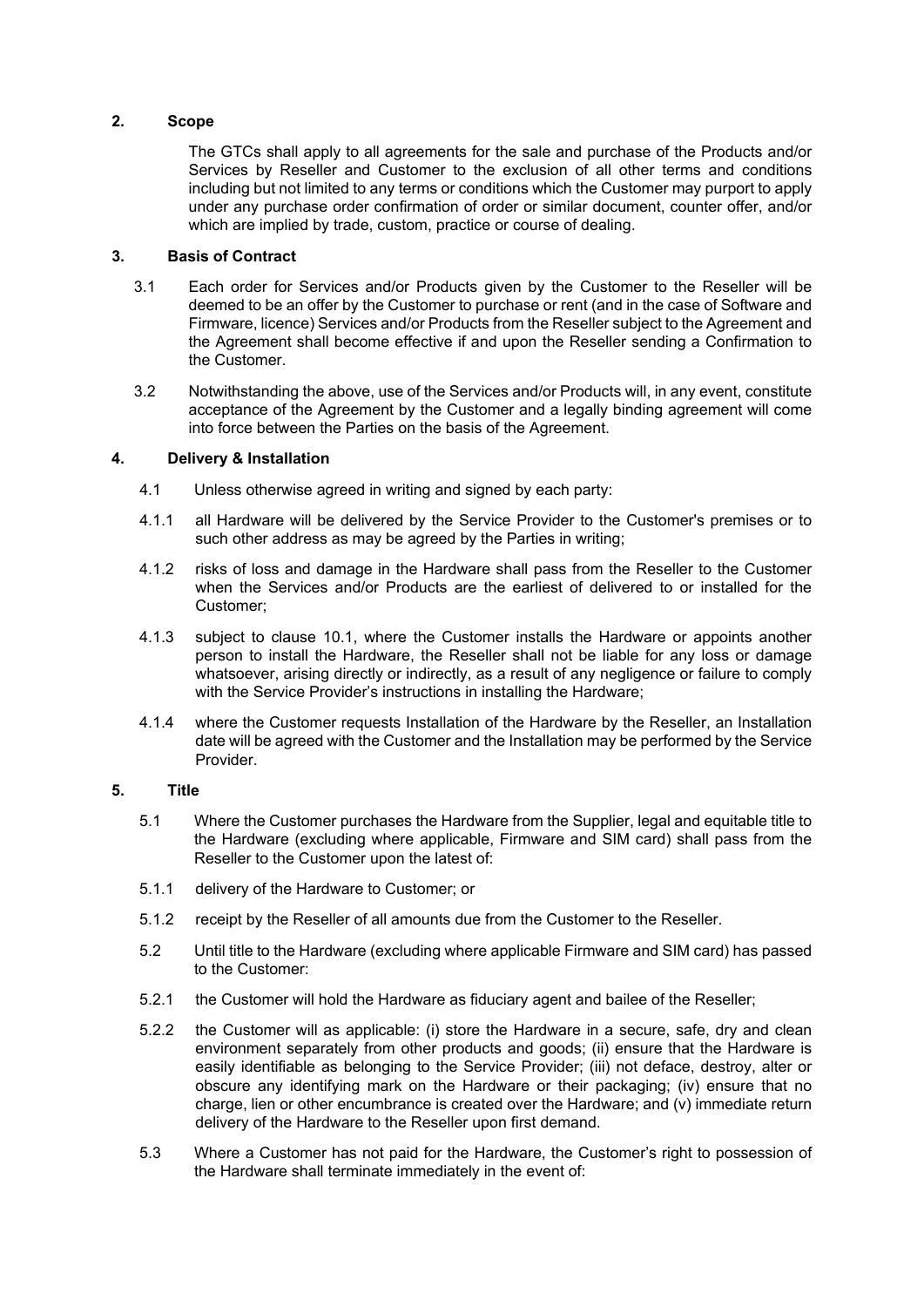- 5.3.1 the Customer being the subject of a bankruptcy order or it making an arrangement or composition with its creditors, or it entering into any form of liquidation or other form of insolvency as within the meaning of section 123 of the Insolvency Act 1986;
- 5.3.2 the Customer ceases to trade; or
- 5.3.3 the Customer seeks to or does encumber or in any way charge the Hardware.
- 5.4 The Reseller may bring an action for the price of the Hardware, and any other amounts due, notwithstanding that title to the Hardware has not passed to Customer.

# **6. Undertakings and obligations of the Customer**

- 6.1 The Customer shall:
- 6.1.1 only use the Services and/or Products for their purpose and in a careful and proper manner in compliance with the Reseller's or the Service Provider's instructions and specifications;
- 6.1.2 comply with all appliable, rules, regulations, decrees and/or official government orders of the United Kingdom, the European Union and the United States of America or any other relevant jurisdiction relating to anti-bribery and anti-money laundering and that they shall each respectively take no action which would subject the other to fines or penalties under such laws, regulations, rules or requirements.

# **7. Prices and Payment**

- 7.1 The applicable Prices in respect of the Services and/or Products provided to the Customer by the Reseller and/or the Service Provider shall be as set out in the Confirmation and the Changes Schedule respectively.
- 7.2 Each purchase of Services and/or Products by the Customer under a Confirmation shall be subject to the GTCs. In the event of a conflict between the provisions of the GTCs and any Confirmation, the Confirmation shall prevail in all respects.
- 7.3 No order shall be deemed to be accepted by the Reseller unless and until the Confirmation has been signed by a duly authorised officer or employee of the Reseller and its signature has been notified to the Customer.
- 7.4 The Customer shall pay the Prices, via direct debit, to the Reseller in accordance with this clause and as specified in an applicable Confirmation and/or Charges Schedule as applicable. Unless otherwise specified in the Confirmation, payment of all amounts due shall be made by the Customer within 9 (nine) days of the date of respective invoice.
- 7.5 All Prices payable under the Agreement are exclusive of all value-added and other taxes and duties applicable to the sale, licencing and supply of the Services and/or Products or provision of the Services which will be payable solely by the Customer.
- 7.6 If the Customer does not pay any amount properly due to the Reseller under or in connection with the Agreement on or before the due date, the Reseller may:
- 7.6.1 charge the Customer interest on the overdue amount at the rate of 8% per year above the UK base rate of Barclays Bank Plc from time to time (which interest will accrue daily until the date of actual payment and be payable on demand); or
- 7.6.2 claim interest and statutory compensation from the Customer pursuant to the Late Payment of Commercial Debts (Interest) Act 1998.
- 7.7 Unless agreed otherwise in writing, all Prices can be changed by the Reseller upon giving the Customer 30 days written notice.
- 7.8 The Customer shall make all payments properly due under the Agreement without any deduction whether by way of set off, counterclaim, discount, abatement or otherwise.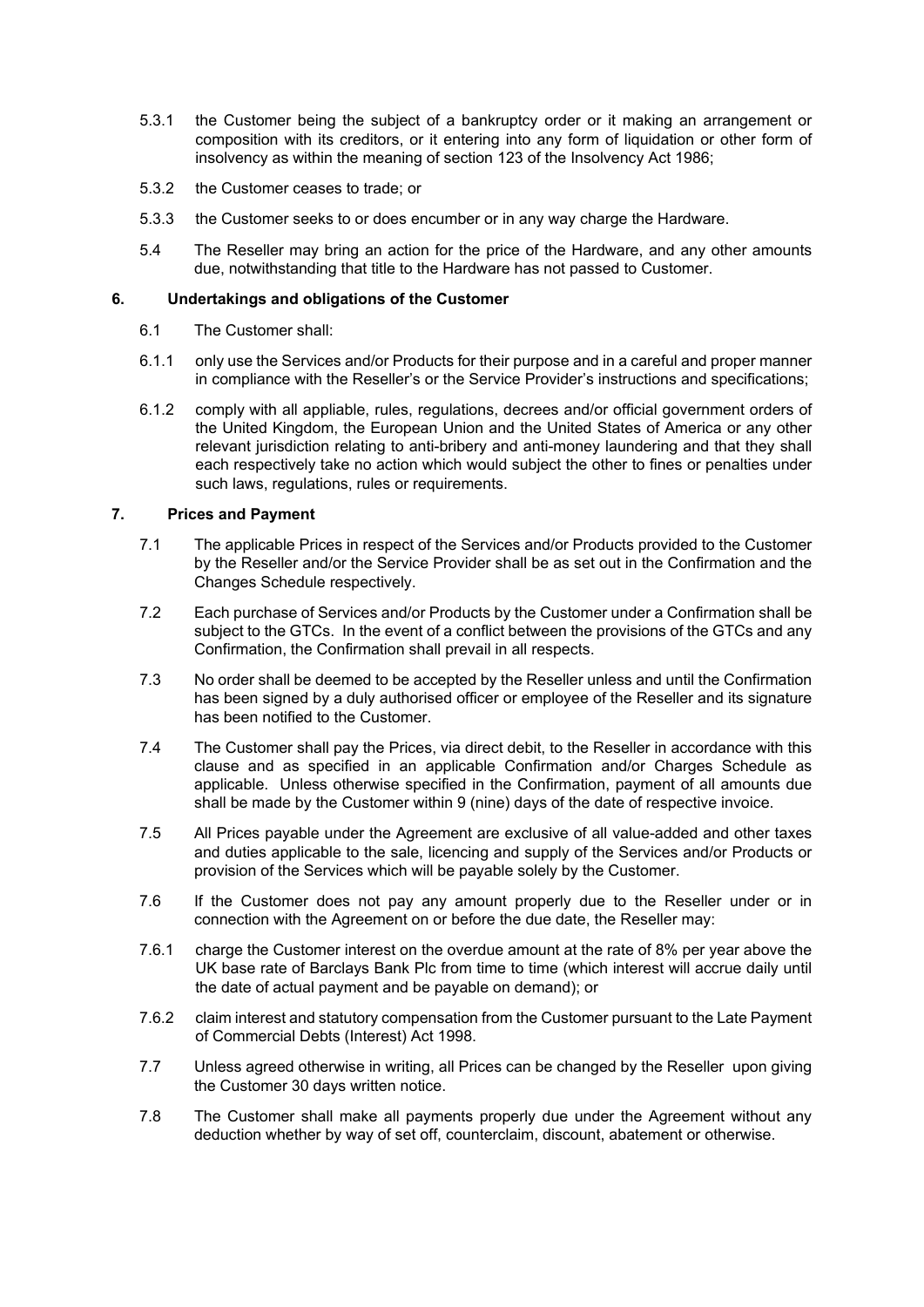# **8. Warranty**

- <span id="page-4-1"></span>8.1.1 The Reseller warrants the Customer that on delivery, and for a period of 12 months from the date of delivery (**"Warranty Period"**), the Services and/or Products shall be of satisfactory quality (within the meaning of the Sale of Goods Act 1979).
- <span id="page-4-2"></span>8.2 Subject to clause [8.3,](#page-4-0) if:
- 8.2.1 the Customer gives notice in writing to Reseller during the Warranty Period within 10 Business Days of discovery that some or all of the Services and/or Products do not comply with the warranty set out in clause [8.1.1;](#page-4-1) and
- 8.2.2 the Reseller is given a reasonable opportunity of examining such Services and/or Products; and
- 8.2.3 the Customer (if asked to do so by the Supplier) returns such Services and/or Products to the Supplier's place of business at the Customer's cost,

the Reseller shall, at its option, repair or replace the defective Services and/or Products, or refund the price paid for the defective Services and/or Products in full minus wear and tear (where the Customer has purchased such Services and/or Products).

- <span id="page-4-0"></span>8.3 The Reseller shall not be liable for the Services and/or Products' failure to comply with the warranty in clause [8.1.1](#page-4-1) if:
- 8.3.1 the Customer makes any further use of such Services and/or Products after giving a notice in accordance with claus[e 8.2;](#page-4-2)
- 8.3.2 the defect arises because the Customer failed to follow the Supplier's oral or written instructions as to the storage, installation, commissioning, use or maintenance of the Services and/or Products or (if there are none) good trade practice;
- 8.3.3 the Customer alters or repairs such Services and/or Products without the written consent of the Supplier;
- 8.3.4 the defect arises as a result of wear and tear, wilful damage, negligence, or abnormal working conditions;
- 8.3.5 the Services and/or Products differ from their description as a result of changes made to ensure they comply with applicable statutory or regulatory standards.
- 8.4 Reseller shall use all reasonable endeavours to ensure that during the Contract Term:
- 8.4.1 the Airtime Service (provided via the Service Provider) is accessible by Customer within the range of base stations making up the Communication Provider's network supporting the Airtime Service on a 24 hour, 7 days a week basis; and
- 8.4.2 subject to clause 8.4.3, Customer's access to and use of the Airtime Service (provided via the Service Provider) functions effectively.
- 8.4.3 Notwithstanding any other provisions of the Agreement, Resller shall have no liability in respect of any person's (including Customer's) inability to access or errors in the functioning of the Airtime Service and/or the Services to the extent that it is attributable to operator error; provision of incomplete and/or incorrect information by the Customer; power failures; malicious interference; any downtime or outages from any subcontractor or other lack of coverage of the Service Provider's network used for the purpose of providing the Airtime Service and/or the Services.
- 8.4.4 The Airtime Service is provided through an Service Provider's independent, third-party provider and cannot and does not provide any warranty or guarantee in relation to the quality of the Airtime Service, including, but not limited to, availability, signal quality, faults and interruptions to the Airtime Service.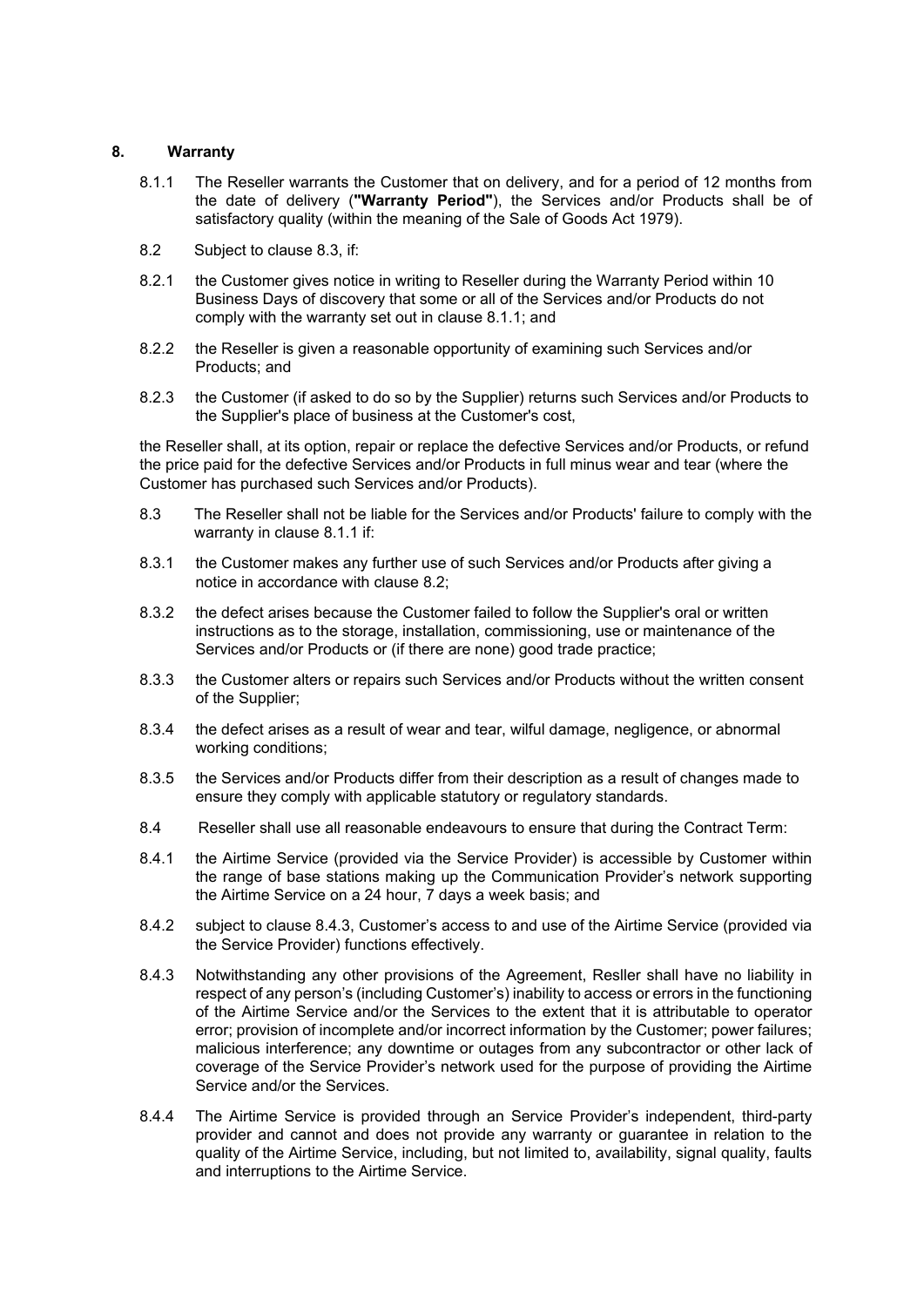- 8.4.5 The Services and/or Products and Airtime Service rely on GPS (Global Positioning System) for location information. GPS is a system of satellites and receiving stations used to compute positions on the planet Earth. The Services and/or Products contains components that allow it to be tracked by GPS within limits. These limits will vary according to a number of factors outside of Supplier's reasonable control. Reseller accepts no liability for the inaccuracy or quality or otherwise of GPS data.
- 8.5 the Agreement shall apply to any repaired or replacement Services and/or Products supplied by the Reseller under clause [8.2.](#page-4-2)

#### **9. Website**

- 9.1 Subject to and in accordance with the provisions of the Agreement, the Reseller grants to the Customer for the duration of the Initial Term (and any Renewal Period thereafter) a personal, non-exclusive right to: access and browse the contents of the Website; and download and print Data Reports or any part thereof from the Website on the basis that no graphics on the Website shall be used separately from the corresponding text; and Customer shall not utilise the Supplier's trademarks or trade names in any way without the express written consent of the Reseller save that the Customer shall ensure that the Supplier's copy right and trademark notices appear in all copies. No part of the Website may be reproduced or stored in any other website or included in any public or private electronic retrieval system or service.
- 9.2 The Customer shall comply with any reasonable instructions or conditions relating to its use of the Website as may be posted on the Website or otherwise communicated to the Customer from time to time by the Supplier.
- <span id="page-5-0"></span>9.3 The Reseller shall supply the Customer with a unique, personalised username and password to enable the Customer to access the Website and thereby use the Service. The Customer agrees that responsibility for the security of any user name or password issued pursuant to this clause [9.3](#page-5-0) rests with the Customer;
- 9.4 The Reseller shall make the Kinesis Data Reports and the Location Data in respect of any data received from the Customer's Onboard Unit available on the Website.
- 9.5 The Customer acknowledges and agrees that the availability of the Website (or relevant parts thereof) is dependent upon systems, technologies and other factors which are beyond the Supplier's control including but not limited to Mobile Communication Services operated by third party providers and the Internet and interconnected systems. Due to the nature of such technologies, systems and other factors, problems including but not limited to, outages, link failures, power difficulties, network overloads, signal degradation and topographic, electromagnetic and other interferences and government intervention may have an adverse effect on the availability of the Website. The Reseller does not warrant that the features made available on the Website will continue to be supported by Mobile Communication Services or that the Customer will be able to use the features made available on the Website as part of the Services for the intended use, due to the fact that such depends partly on circumstances beyond the Supplier's reasonable control.
- 9.6 The Reseller shall have the right at any time to temporarily suspend access to the Website for the purposes of maintaining or repairing the Website or any part thereof by the Service Provider; and to make changes to the functionality, presentation, features, modes of access and material content in relation to the Website at any time without notice to the Customer
- 9.7 The Reseller will provide the Customer with SIM cards for each Onboard Unit that the Customer is entitled to use in accordance with the Agreement, which the Customer shall use solely:
- 9.7.1 in combination with the Onboard Units; and
- 9.7.2 for transmitting Location Data between the Fleet and the Supplier's platform as permitted as part of the Services.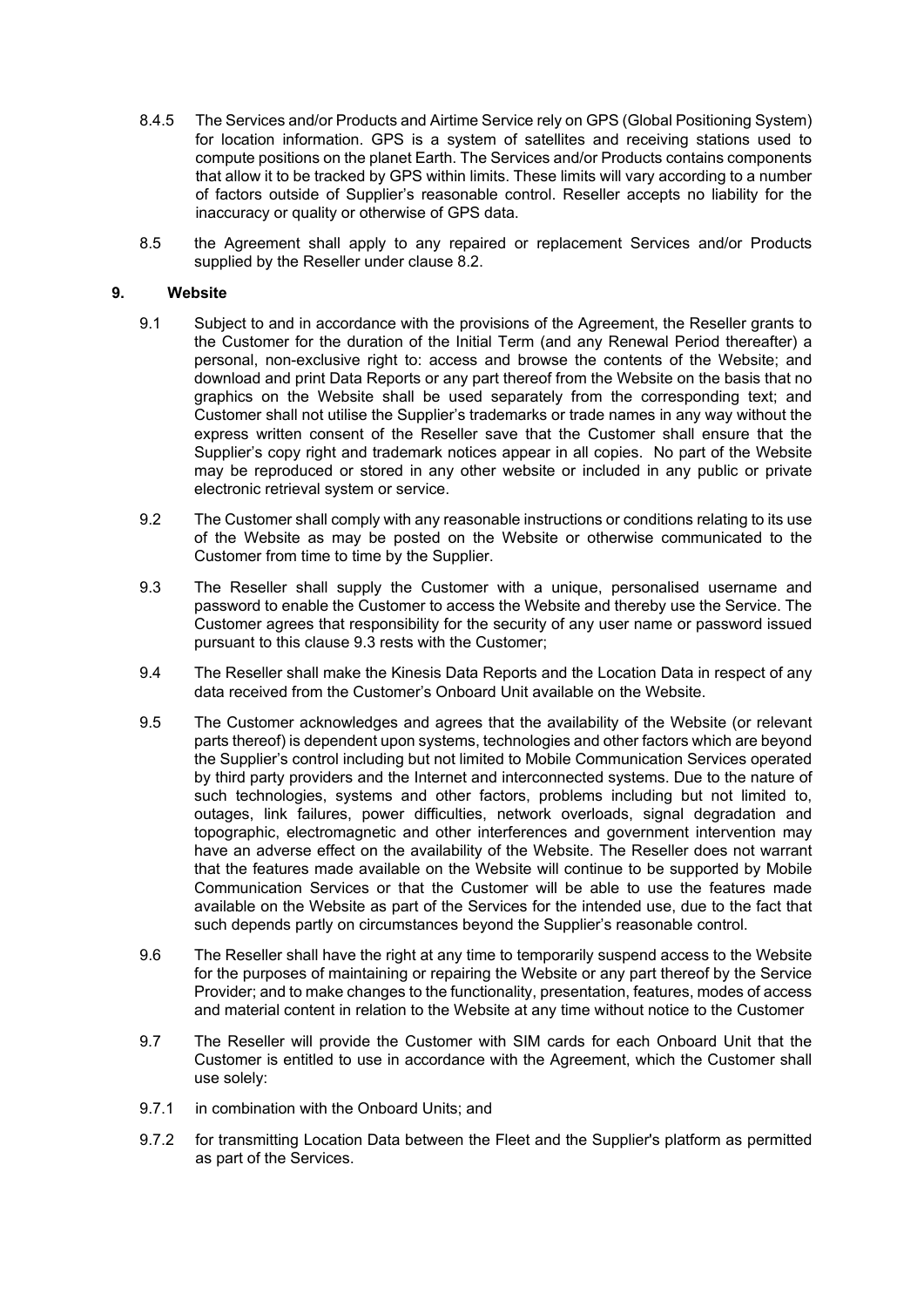#### <span id="page-6-1"></span>**10. Intellectual property rights and data**

- 10.1 All Intellectual Property Rights in or arising out of or in connection with the Services and/or Products (including the Hardware, Firmware and Data Reports) shall be owned by the Supplier. Neither the Reseller nor Customer shall acquire any right, title or interest in the other's Intellectual Property Rights related to the Services and/or Products rented and/or supplied under the Agreement.
- 10.2 The Customer acknowledges that, in respect of any third party Intellectual Property Rights in Services and/or Products, the Customer's use of any such Intellectual Property Rights is conditional on the Reseller obtaining a written licence from the relevant licensor on such terms as will entitle the Reseller to license such rights to the Customer.
- 10.3 The Reseller and the Service Provider own all data generated by or related to the operation or performance of the Services (including the Data Reports and Location Data). This operational and performance data does not include any Personal Data (which, for the avoidance of doubt, shall be dealt with subject to the provisions of clause [13\)](#page-8-0).
- 10.4 The Customer owns all data provided by or on behalf of the Customer to the Reseller in connection with the Services. The Reseller or the Service Provider may use this data as required for the purpose of performing the Services.
- <span id="page-6-0"></span>10.5 The Customer authorizes the Reseller and the Service Provider to retain and use a copy of the data referred to clause 10.4 above, in anonymized aggregated form (such that the identity of the Customer and any Data Subject is not ascertainable) for the purpose of carrying out data analytics in relation to the services provided to its customers and otherwise developing new products and services ("**Statistical Data"**).
- 10.6 The Customer hereby grants the Reseller and the Service Provider a non-exclusive, royalty free, fully-paid, irrevocable worldwide right and licence to access, review, analyse, use, manipulate, copy, and modify the Statistical Data for its own purposes, including but not limited to using the information to produce and distribute reports, analyses and data based upon the Statistical Data. However, except as regards such anonymization and use of the Statistical Data, the Reseller shall not use for its own purposes or disclose to any third parties Statistical Data that identifies the Customer or any of the drivers of the Customer's vehicles. It being understood, however, that the foregoing restriction shall not apply to disclosures of Statistical Data that are:
- 10.6.1 required by law in response to request from law enforcement authorities;
- 10.6.2 made in connection with a court order or other similar demand;
- 10.6.3 made in connection with a contemplated merger, acquisition or similar transaction;
- 10.6.4 made to the Supplier's Affiliates or related companies; or
- 10.6.5 made to the Supplier's service providers for delivering the Services, on behalf of the Supplier.

# <span id="page-6-2"></span>**11. Liability**

- 11.1 Nothing in the Agreement shall be deemed to exclude or limit any party's liability in respect of:
- 11.1.1 death or personal injury resulting from negligence; or
- 11.1.2 fraud or fraudulent misrepresentation.
- 11.2 Subject to clause [11.1,](#page-6-2) in no event, whether in contract, tort (including in either case negligence), misrepresentation (other than fraudulent misrepresentation), breach of statutory duty or otherwise pursuant to the Agreement, shall the Reseller be liable for any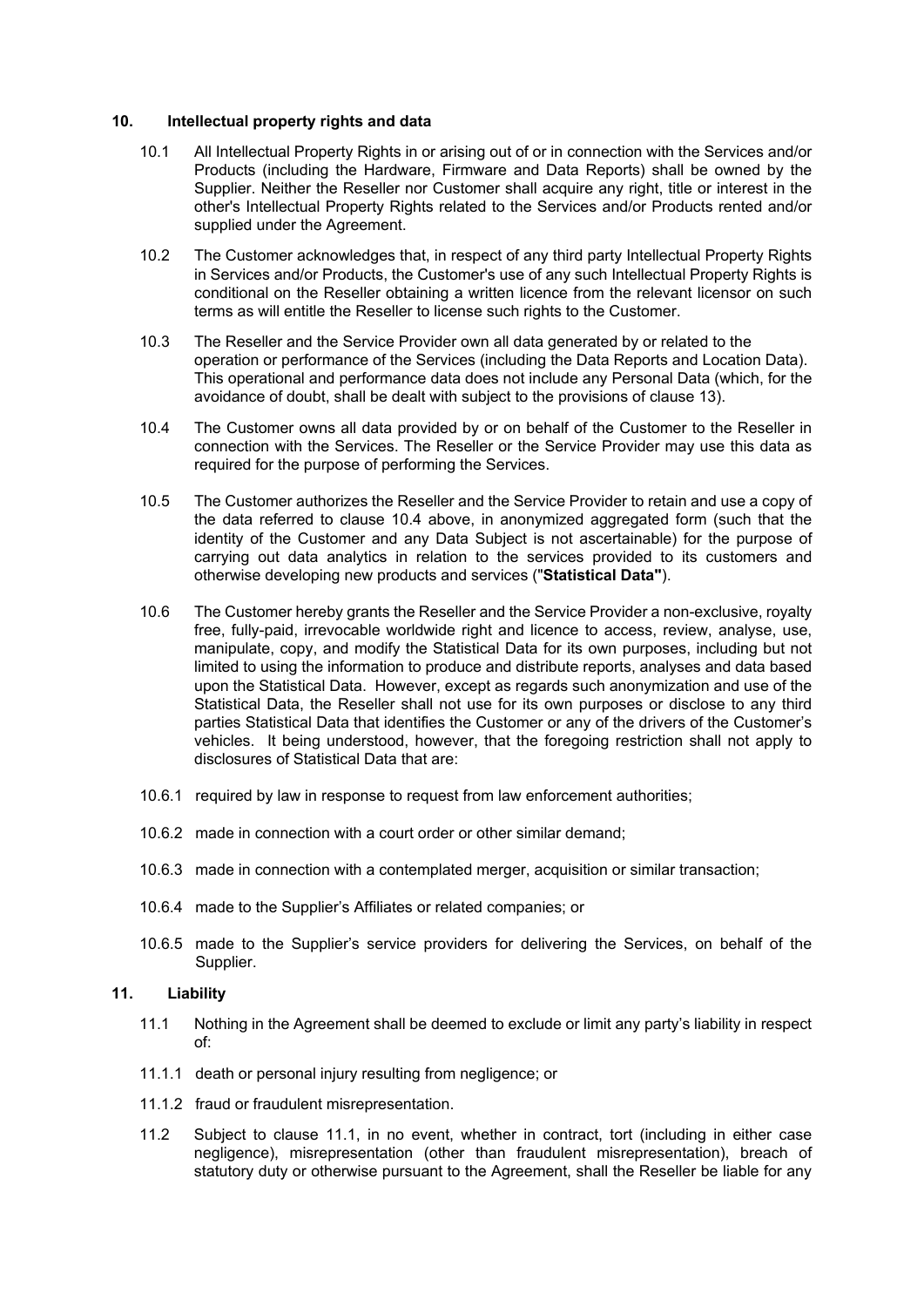loss of profits, income, revenue, use, production or anticipated savings, loss of business, contracts or commercial opportunities, loss of or damage to goodwill or reputation, any loss or corruption of any data, database or software or in respect of any special, indirect or consequential loss or damage whatsoever.

- 11.3 Subject to clauses 11.2 and 11.3, the Supplier's maximum aggregate liability under the Agreement or otherwise shall be limited to the lowest between the net price paid or the price to be paid by the Customer in the first twelve months in the year in which the loss or damage occurred.
- 11.4 If a party is prevented or delayed in the performance of any of its obligations under the Agreement by a Force Majeure Event, then that party will be excused from the performance or punctual performance, as the case may be, of its obligation, to the extent that such Force Majeure Event continues and agrees to use all reasonable endeavours to overcome or work around the Force Majeure Event so as to be able to perform its obligations under the Agreement.

# **12. Term and Termination**

- 12.1 The Agreement will come into force on the Commencement Date, and will continue in force until, in case of:
- 12.1.1 a fixed term including the supply of Services, the later of completion of: (i) performance of all Services; and (ii) the receipt by the Reseller of all amounts due to the Reseller under the Agreement;
- 12.1.2 a fixed term for rental of the Services and/or Products, the later of completion of: (i) the relevant rental period as set out in the Confirmation; and (ii) the receipt by the Reseller of all amounts due to the Reseller under the Agreement; or
- 12.1.3 a PAYGO Customer Contract, when terminated by either party.
- 12.2 In the case of either:
- 12.2.1 a fixed term including the supply of Services; or
- 12.2.2 a fixed term for rental of the Products and the supply of Services,

if neither party terminates the Agreement, the Agreement shall automatically roll on for the Renewal Period and subsequent Renewal Periods until terminated be either party in accordance with clause 12.

- 12.3 The Reseller may, without prejudice to any of its other rights arising under the Agreement, on giving written notice, terminate the Agreement:
- 12.3.1 on not less than 14 calendar days' notice, such notice to expire on the last day of any calendar month; or
- 12.3.2 with immediate effect, if:
- 12.3.2.1 the Supplier's agreement with the Service Provider relating to the Services and/or Products is terminated for any reason; or
- 12.3.2.2 the Customer fails to observe or perform any material term or condition hereof, including in any event non-payment, and such default or breach (if capable of remedy) shall not be remedied within 10 calendar days after notice in writing, specifying the breach and requiring the same to be remedied, has been given; or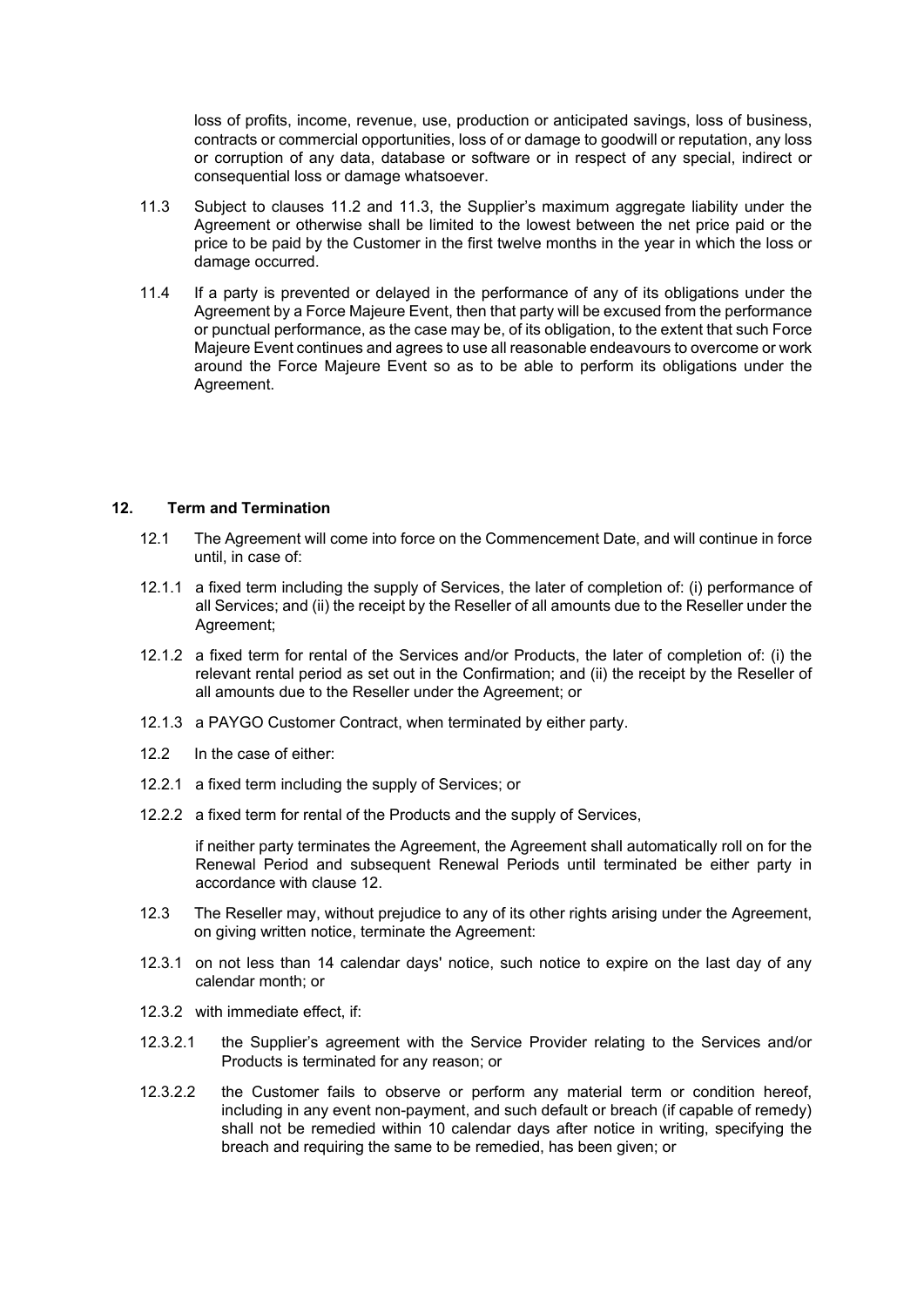- 12.3.2.3 any of the following events occur: (i) the presentation of a petition for winding up of the Customer; (ii) the Customer is the subject of an order or an effective resolution is passed for winding up the Customer; (iii) the application for an order or application for the appointment of a receiver (including an administrative receiver), administrator, trustee or similar officer in respect of the Customer; (iv) if a receiver, administrative receiver, administrator or similar office is appointed over all or any part of the assets or undertaking of the Customer; (v) the Customer making a composition or arrangement with its creditors generally or an assignment for the benefit of its creditors or other similar arrangement; (vi) the Customer goes into liquidation; (vii) the Customer becoming unable to pay its debts or otherwise becoming insolvent, or (viii) the Customer ceasing, or threatening to cease, to carry on business; or
- 12.3.2.4 there has been any delay or failure in performance under the Agreement resulting from any event of Force Majeure, which delay or failure shall have continued for a period of three months.
- 12.4 In the event of termination in accordance with clause 12.3, the Customer shall pay any unpaid fees covering the remainder of the Initial Term and any subsequent Renewal Period.
- 12.5 In event that a PAYGO Customer terminates its Agreement with the Supplier, the PAYGO Customer shall pay the Reseller the Termination Fee in accordance with the payment terms set out in clause 7.
- 12.6 Upon the expiry of the Term and/or the Services are terminated, the Customer will continue to be charged for the Services until the Hardware is received back by Supplier. In the event that a Customer confirms that they are not able to return the Hardware to the Reseller in good marketable condition within sixty (60) days of the expiry or termination of the Services, the Customer shall pay the Reseller the Non-Return Fee in accordance with the Charges Schedule.

#### <span id="page-8-0"></span>**13. Data Protection**

For the purposes of this clause [13,](#page-8-0) "personal data", "process/processing", "data controller", "data processor", "data subject", and "personal data breach" shall have the same meaning as in the Data Protection Laws. "Data Protection Laws" means in relation to any Personal Data which is Processed in the provision of the Services, the General Data Protection Regulation ("UK GDPR"), the Data Protection, Privacy and Electronic Communications Regulations 2019 ("DPPEC") and the Data Protection Act 2018 ("DPA").

- 13.1 The Parties will each observe all provisions of the Data Protection Laws, insofar as the violation of such provisions affects the interests of the other party and/or the data subject involved. This includes the obligation of the Customer to duly inform involved data subjects about the processing of their personal data by the Reseller under the instruction of the Customer.
- 13.2 The parties acknowledge that, in respect of any personal data which the Reseller processes on behalf of the Customer in connection with the Agreement, including but limited to the data generated by or related to the operation or performance of the Services (including the Data Reports and Location Data), the Customer shall be the data controller and the Reseller and the Service Provider shall be the data processor.
- <span id="page-8-1"></span>13.3 The Reseller shall only collect, process, store, and use personal data, and the Location Data:
- 13.3.1 as required to meet the Customer's lawful, documented, and reasonable instructions (which shall unless otherwise agreed be to process personal data to the extent that such is necessary for the performance of the Agreement and the improvement of the Kinesis Service); and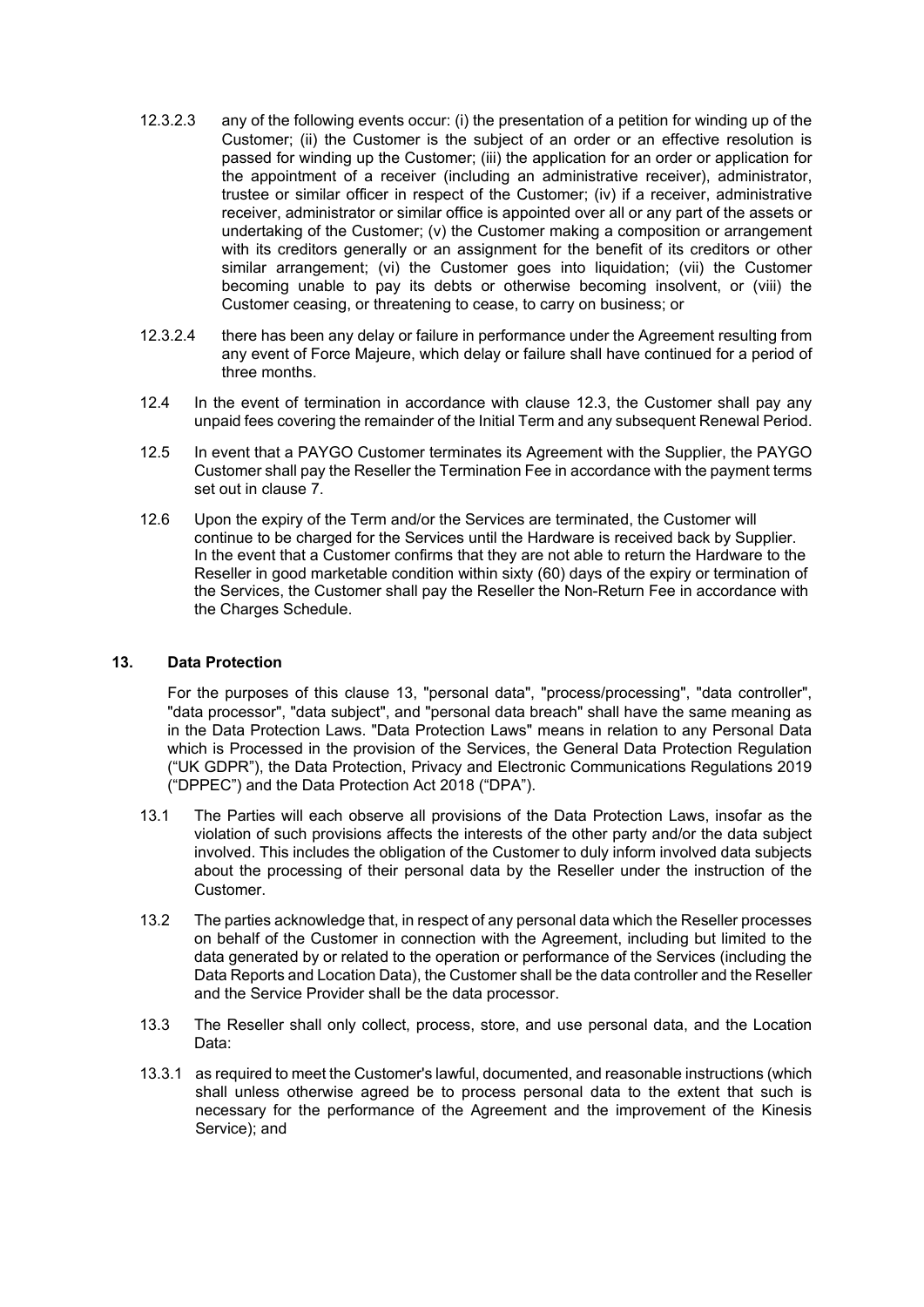- 13.3.2 as required to comply with the UK GDPR to which Reseller is subject, in which case Reseller shall (to the extent permitted by law) inform the Customer of that legal requirement before processing that personal data.
- 13.4 The Customer instructs the Reseller to collect, process, store and use the personal data for the purpose as included under clause [13.3](#page-8-1) above.
- 13.5 The Customer hereby consents to the Supplier's appointment of subprocessors who may from time to time be engaged by the Reseller in support of the Supplier's provision of the Services to the Customer, including, but not limited to, in relation to the outsourcing by the Reseller of the hosting of its data centres to a Service within the European Economic Area. The Reseller warrants that such third parties shall be legally bound to the relevant provisions of the Agreement and to their respective obligations under the provisions of the data protection law as a data processor.
- 13.6 The Customer may revoke its consent for the processing of personal data in relation to the Agreement at any time. Such revocation must be presented to the Reseller in writing and shall not affect the Agreement and will leave the Customer's obligations (including payment obligations) under the Agreement intact. The Customer acknowledges that as a result of such revocation the Reseller may not be able to provide the Services
- 13.7 The Reseller shall implement appropriate technical and organizational measures to protect any personal data collected under the Agreement against accidental or unlawful destruction or accidental loss, alteration, unauthorized disclosure or access, in particular where the processing involves the transmission of data over a network, and against all other unlawful forms of processing. Having regard to the state of the art and the cost of their implementation, such measures shall ensure a level of security appropriate to the risks represented by the Processing and the nature of the data to be protected.
- <span id="page-9-0"></span>13.8 Upon becoming aware of a personal data breach, the Reseller shall:
- 13.8.1 notify the Customer without undue delay and in any event within 72 hours; and
- 13.8.2 co-operate with the Customer and take such reasonable commercial steps as are directed by the Customer to assist in the investigation, mitigation and remediation of that personal data breach, provided in each case that the Customer shall reimburse Reseller in full for all costs (including for internal resources and any third party costs) reasonably incurred by Reseller in performing the obligations under this claus[e 13.8](#page-9-0) to the extent the personal data breach was not caused by Supplier.
- 13.9 The Reseller shall:
- 13.9.1 ensure that its employees who may have access to the personal data are subject to confidentiality undertakings or professional or statutory obligations of confidentiality;
- 13.9.2 cease processing the personal data within 120 days upon the termination or expiry of the Agreement or, if sooner, the Service to which it relates and as soon as possible thereafter, either return, or securely wipe from its systems, the personal data and any copies of it or of the information it contains. For the avoidance of doubt this shall not apply to the Statistical Data which the Reseller shall be entitled to retain; and
- 13.9.3 to the extent permitted by law, make available to the Customer such further information and (as applicable) co-operate in the conduct of any audit or review exercise, as the Customer may reasonably require to provide assurance that Reseller are in compliance with the obligations set out in this clause [13,](#page-8-0) provided always that this requirement shall not oblige Reseller to provide or permit access to information concerning (i) Reseller internal pricing information; (ii) information relating to Supplier's other customers (including any pricing information); (iii) any of Reseller non-public external reports; (iv) any internal reports prepared by Reseller internal audit function; (v) any intellectual property rights of the Supplier; or (vi) any information which would infringe the UKGDPR or other protection provisions. Further a maximum of one audit or review may be activated under this clause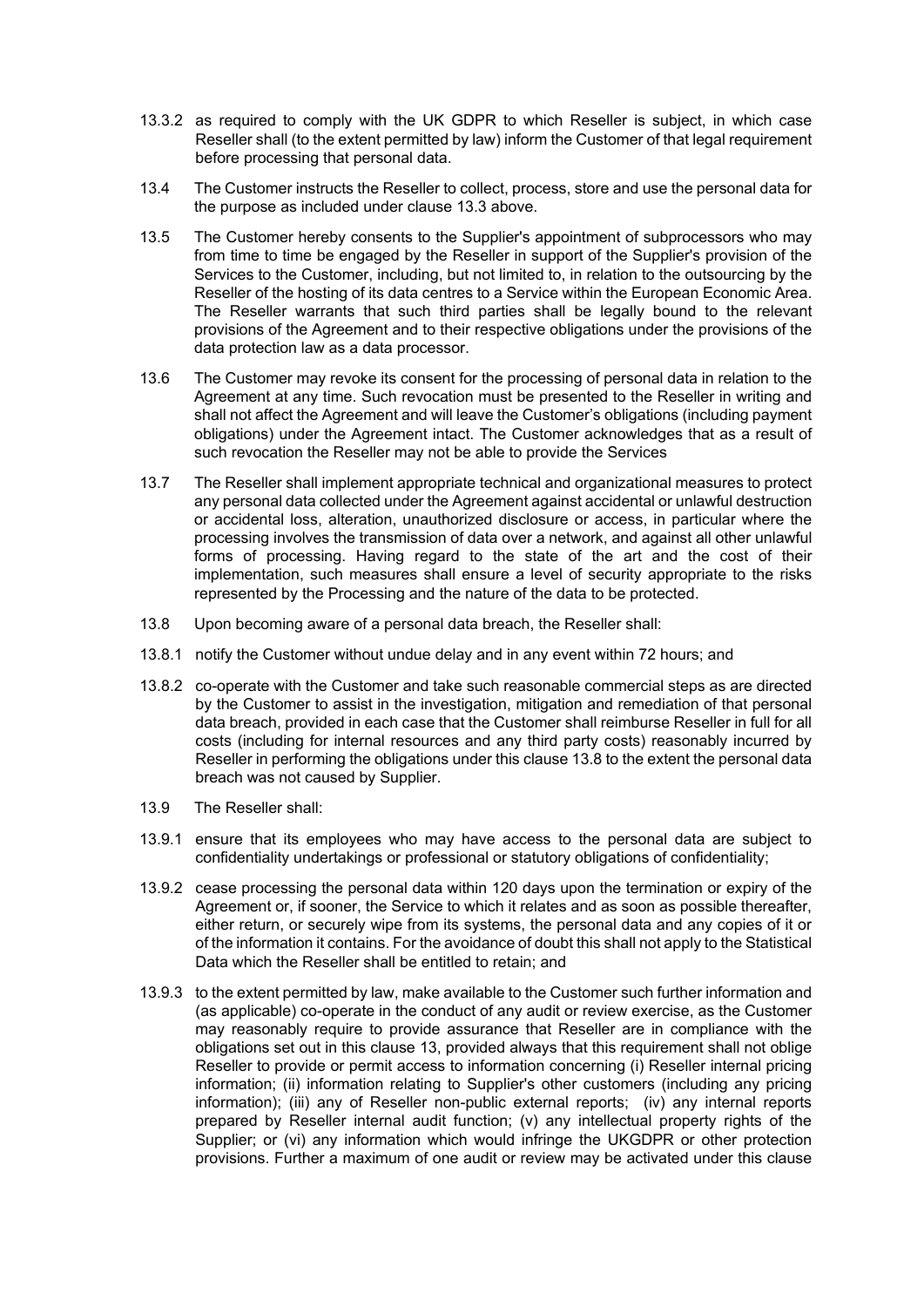in any twelve (12) month period and provided always that the parties shall (acting reasonably) agree a mutually convenient date for the audit or review to take place.

- <span id="page-10-0"></span>13.10 The Customer as data controller warrants that:
- 13.10.1 It has all authority and consents necessary to enable the Reseller or the Service Provider to process the personal data in accordance with the Data Protection Laws for the purposes of the Agreement;
- 13.10.2 It has complied with and shall, during the Agreement, continue to comply with the obligations of a data controller under the Data Protection Laws.
- 13.11 The Customer shall indemnify the Reseller and keep the Reseller indemnified against all claims, demands, actions, proceedings, damages charges, costs and expenses which may be brought against the Reseller in respect of or in connection in any way arising out of or in connection with a breach by the Customer of clause [13.10.](#page-10-0)
- 13.12 The Parties acknowledge that they have agreed that the Customer will respond to enquiries from data subjects, any governmental and/or judicial body concerning the processing of personal data by the Reseller and the Customer should have sufficient processes in place to handle such enquiries.
- 13.13 The Annex to the Agreement sets out the subject matter and duration of the processing, the nature and purpose of the processing, the type of personal data and categories of data subject as required by Article 28(3) of GDPR or equivalent provisions of any Data Protection Laws. As between the Parties, nothing in the Annex confers any right or imposes any obligation on either party.

# <span id="page-10-1"></span>**14. Confidential Information**

14.1 Each party agrees that for the duration of the Agreement and for a subsequent period of three years they will at all times keep any Confidential Information of the other party as confidential and shall not permit the same to be copied, used, disclosed or disposed of except in accordance with the Agreement The provisions of this clause [14](#page-10-1) shall not apply to Confidential Information which is already in the public domain or becomes so at a future date other than by breach of the Agreement.

# **15. General**

- 15.1 No breach of any provision of the Agreement will be waived except with the express written consent of the party not in breach.
- 15.2 If any provision of the Agreement is determined by any court or other competent authority to be unlawful and/or unenforceable, the other provisions of the Agreement will continue in effect. If any unlawful and/or unenforceable provision would be lawful or enforceable if part of it were deleted, that part will be deemed to be deleted, and the rest of the provision will continue in effect (unless that would contradict the clear intention of the Parties, in which case the entirety of the relevant provision will be deemed to be deleted).
- 15.3 Subject to clause 15.4,The Agreement may not be varied except by a written document signed by or on behalf of each of the Parties.
- 15.4 Without the consent of Customer, the Service Provider and Reseller may update, amend, vary, or replace (in whole or part) the contents of its website and/or the GTCs or the like by way of publication on its or their respective websites, which amendments shall enter into force on the date that the Customer is notified thereof and apply to all Agreements entered into after that date.
- 15.5 The Resller may freely assign its rights and obligations under the Agreement without the Customer's consent. The Customer may not without the prior written consent of the Reseller assign, transfer, charge, license or otherwise dispose of its rights and obligations under the Agreement.